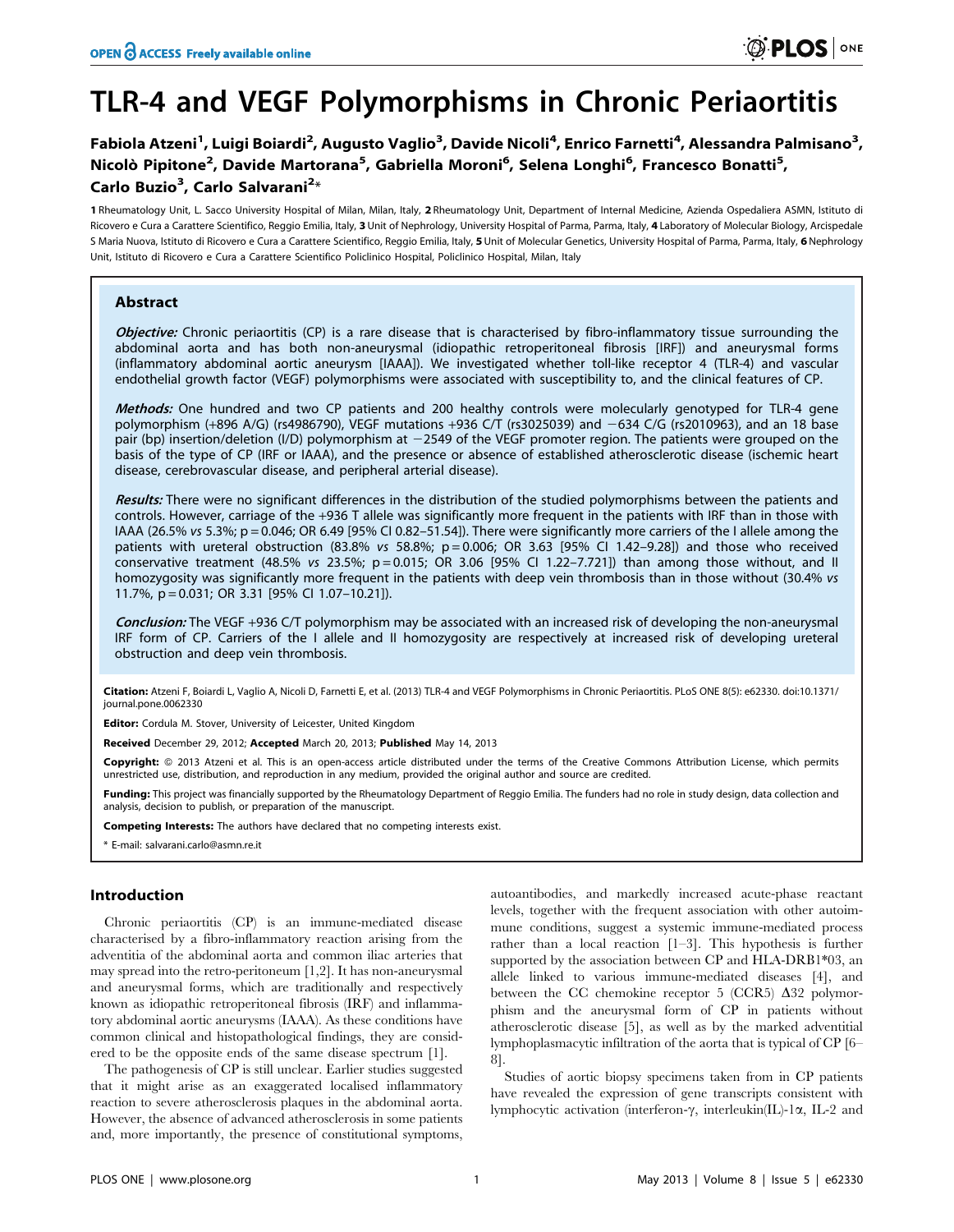Toll-like receptor 4 (TLR-4) is an important pathogen recognition receptor that plays a major role in innate and adaptive immune responses by binding to pathogens, microbial toxins, or endogen ligands such as heat-shock proteins, modified lipids and others [10,11].

It has been shown that the engagement of TLRs induces T cell activation, as seen in immune-mediated disorders [11]. As TLR-4 and TLR-5 ligands trigger vascular dendritic cells (DCs) and induce T cell recruitment and activation in patients with large vessel vasculitides [12], TLR-4 may also play a key role in the pathogenesis of CP, which is characterised by inflammatory involvement of the abdominal aorta and the origin of the epiaortic arteries, as well as of other large arteries such as the gastrointestinal vessels [1,2,13]. Recently, two co-segregating single nucleotide polymorphisms (SNPs) within the gene encoding TLR-4 (Asp299Gly and Thr399Ile) have been characterised [14] and studied in various inflammatory and infectious conditions [15–27], and it is known that they impair the efficacy of lipopolysaccharide (LPS)-induced signalling and its capacity to elicit inflammation [14].

Vascular endothelial growth factor (VEGF) may also be involved in the pathophysiology of CP because it is not only a potent angiogenic factor, but also acts as a pro-inflammatory cytokine by increasing endothelial permeability and inducing the chemokines and adhesion molecules that bind leukocytes to endothelial cells [28]. As a wide range of adhesion molecules have been detected in the aortic adventitia of patients with CP [29], VEGF seems to be an attractive candidate as a CP susceptibility gene. VEGF production may be partially subject to genetic control. It has been found that two VEGF gene mutations, +936 C/T in the  $3'$ - UTR [30] and  $-634$  C/G occurring in  $5'$ -UTR (erroneously described as a +405 polymorphism in a previous study) [31], regulate plasma VEGF levels, and an 18 base pair (bp) insertion/deletion  $(I/D)$  polymorphism at position  $-2549$  of the VEGF promoter region has also been described [32]. There is evidence that these three functional polymorphisms are associated with immune-mediated conditions, particularly vasculitides [33– 38].

In the light of the above, the aim of this study was to investigate the potential associations of the two TLR-4 and three VEGF polymorphisms with CP susceptibility and disease expression. In addition, we explored whether the presence of an established atherosclerotic disease influences the association between the polymorphisms and CP.

## Materials and Methods

#### Study population

The study involved 102 CP patients consecutively recruited at two Italian referral centres (Milan and Parma) over a period of ten years. The diagnosis of CP was confirmed by means of computed tomography (CT) or magnetic resonance imaging (MRI) showing a homogeneously attenuated retroperitoneal mass of soft tissue density surrounding the abdominal aorta and/or the iliac arteries, without aortic displacement or bone destruction. None of the patients had any clinical or laboratory evidence of chronic infections, tumours or trauma, or a history of major abdominal surgery and/or radiotherapy, and none of them was taking any medication known to induce CP.

The control group consisted of 200 unrelated, healthy, age- and gender-matched blood donors (60% males) with a mean age of  $57\pm13$  years.

All of the study subjects were Caucasians who had been resident in Italy for at least one generation, and there were no ethnic differences between the patients and controls. The study was approved by the Ethic Committees ''Provinciale of Reggio Emilia'', and written informed consent was obtained from the patients and controls before study entry.

All of the medical records of the patients were reviewed, and the data of all of the confirmed cases were recorded using a standardised data collection form that included clinical symptoms at presentation and during follow-up, co-morbidities, laboratory investigations, detailed radiological findings (CT, MRI, positron emission tomography [PET] scans, and conventional angiograms), pathological specimens (retroperitoneal biopsy), treatment regimens, response to treatment, the number of relapses, surgical interventions, and causes of death.

If baseline creatinine (Cr) levels were available, acute renal failure was defined as a rapid increase of  $>50\%$  or  $>1$  mg/dL in serum Cr levels in patients with known renal insufficiency; otherwise, it was defined as an impaired renal function (serum  $Cr > 1.4$  mg/dl) that proved to be reversible after the obstructive uropathy had been corrected (e.g. by means of ureteral stents).

Information concerning established ischemic heart disease, cerebrovascular accidents and peripheral arterial disease (PAD) preceding the onset of CP was obtained from in- and outpatient medical records, as well as by means of patient interviews whenever required. Ischemic heart disease was diagnosed if the patient had a history of acute myocardial infarction (AMI), silent AMI, revascularisation procedures, or angina pectoris. Silent AMI was defined as a documented characteristic electrocardiogram (ECG) or a physician's recorded diagnosis in patients with no documented history of AMI. A diagnosis of cerebrovascular disease was defined as a clearly documented history of stroke confirmed by CT or MRI, and/or a transient ischemic attack. A diagnosis of PAD was defined as the presence of at least one of the following: symptoms of intermittent lower limb claudication or ischemic pain at rest in the absence of pedal and posterior artery pulses, or bruits over the femoral arteries; previous peripheral artery surgery, endovascular interventional procedures; or lower extremity amputation due to PAD.

The erythrocyte sedimentation rate (ESR) was determined using Westergren's method (upper normal limit  $30 \text{ mm}/1^{\text{st}}$  h), and Creactive protein (CRP) levels were measured by means of nephelometry (NA latex CRP kit, Behringwerke, Marburg, Germany; upper normal limit 5 mg/L).

# Molecular analysis of TLR-4 polymorphisms

DNA was obtained from whole blood using the standard phenol/chloroform extraction method [39]. Polymerase chain reaction (PCR) was used to amplify two small regions of the TLR-4 gene [40]: a 248 bp fragment containing the rs4986790 Ex4+636A>G Asp299Gly polymorphism (forward primer 5'GATTAGCATACTTAGACTACTACCTCCATG3' and reverse primer 5'GATCAACTTCTGAAAAAAGCATTCC-CAC3'), and a 405 bp fragment containing the rs4986791 Ex4+936C>T Ile399Thr polymorphism (forward primer 5'GAT-TAGCATACTTAGACTACTACCTCCATG3' and reverse primer 5'GATCAACTTCTGAAAAAAGCATTCCCAC3'). The two forward primers have an altered nucleotide that is useful for creating a restriction site for Ncol (the first) and Hinfl endonucleases (the second). The amplifications were performed in a 25 ul reaction mixture containing 100 uM of each dNTP, 20 pmol of each primer, and 1 unit of Taq polymerase.

The amplification profile for the 248 bp amplicon was initial denaturation at  $95^{\circ}$ C for 2 min, followed by 35 cycles (30 sec at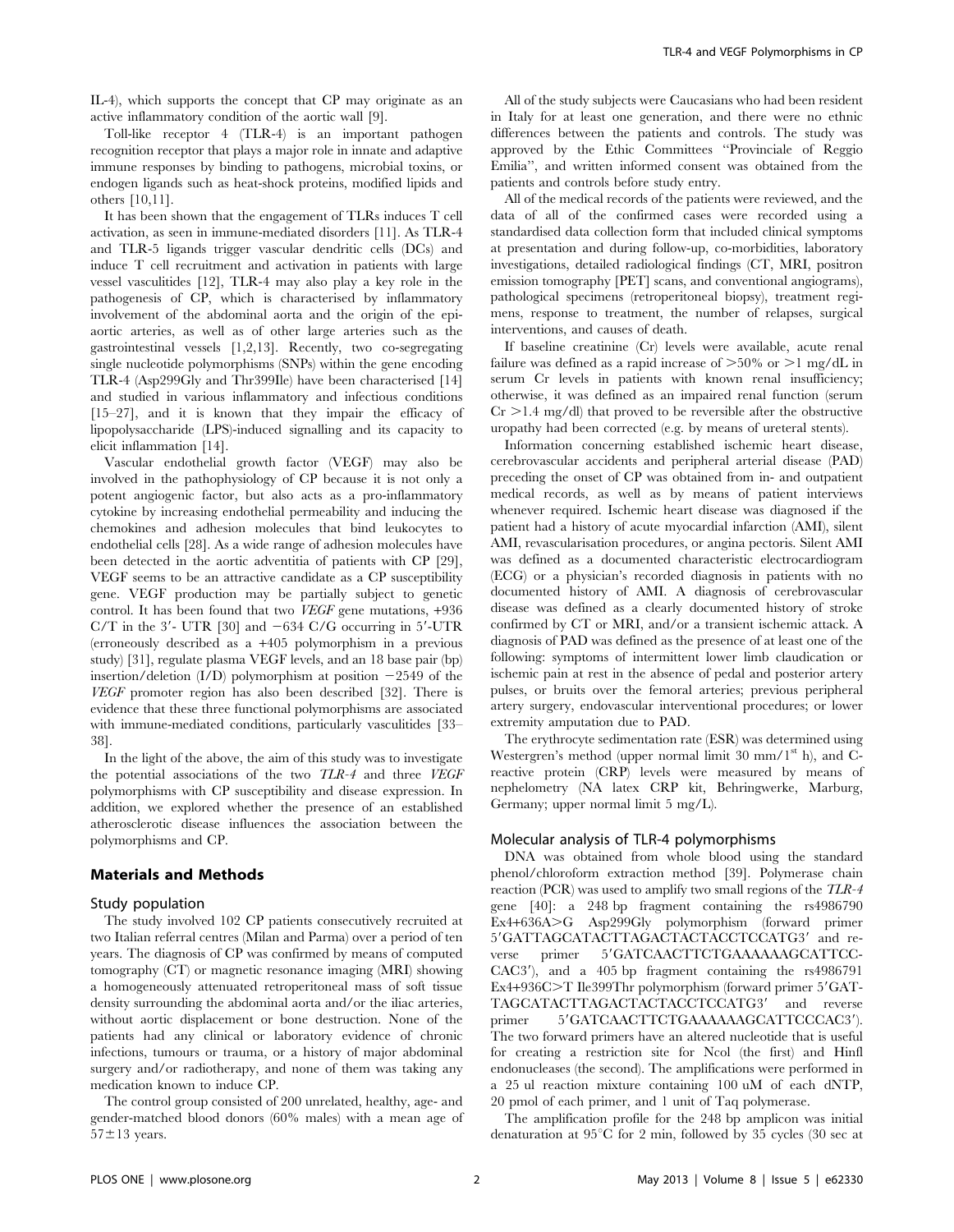94 $^{\circ}$ C, 30 sec at 58 $^{\circ}$ C, and 30 sec at 72 $^{\circ}$ C), with a final extension at  $72^{\circ}$ C for 3 min. The amplification profile for the 405 bp amplicon was initial denaturation at  $95^{\circ}$ C for 2 min, followed by 35 cycles (30 sec at 94 $^{\circ}$ C, 30 sec at 66 $^{\circ}$ C, and 30 sec at 72 $^{\circ}$ C), with a final extension at  $72^{\circ}$ C for 3 min.

Ten microlitres of the PCR products were digested by Ncol and Hinfl restriction endonucleases, which can reveal the alleles because Ncol cuts the 248 bp amplicon only if allele A is replaced by G, and Hinfl cuts the 405 bp amplicon only if C is replaced by T. The different genotypes were revealed by means of electrophoretic analysis of the digested PCR products in 2.5% agarose gel stained with ethidium bromide (0.5 ug/mL).

#### Molecular analysis of VEGF polymorphisms

DNA was extracted from the whole blood of the healthy controls and CP patients using a standard phenol, chloroform and isoamyl alcohol method [39], and VEGF was genotyped by PCR followed by restriction analysis.

The primers were 5'ATTTATTTTTGCTTGCCATT3' and 5'GTCTGTCTGTCTGTCCGTCA3' for the VEGF +634 polymorphism [31]; 5'AAGGAAGAGGAGACTCTGCG3' and 5'TATGTGGGTGGGTGTGTCTA3' for the VEGF +939 polymorphism [30]; and 5'CCTGGAGCGTTTTGGTTAAA3' and 5'ATATAGGAAGCAGCTTGGAA3' for the 18 bp I/D polymorphism [32]

PCR was carried out using a PE 9600 thermal cycler (Perkin Elmer Cetus, Norwalk, CT, USA) and a 50 mL reaction volume containing 100 ng template DNA, 50 mM KCl, 10 mM Tris-HCl, 0.1% Triton X-100, 200 mM each of dATP, dCTP, dGTP and dTTP (Amersham Pharmacia Biotech, Uppsala, Sweden), 2.5 mM MgCl2, 0.5 mM of each primer, and 1 U Taq DNA Polymerase (Perkin Elmer Cetus, Norwalk, CT, USA). Following an initial denaturation step  $(2 \text{ min at } 95^{\circ}\text{C})$ , the samples underwent 35 cycles consisting of 30 sec at  $95^{\circ}$ C, 30 sec at 60<sup>°</sup>C (VEGF +634) or 30 sec at 67<sup>°</sup>C (VEGF +936) or 30 sec at  $55^{\circ}$ C (18 bp I/D), and 30 sec at 72 $^{\circ}$ C, followed by a final extension at  $72^{\circ}$ C for 5 min. The  $+634$  polymorphism PCR products were digested using restriction endonuclease Bsm FI (New England Biolabs, Beverly, MA, USA), and the restriction fragments were analysed on 2% agarose gel. The 304 bp C allele remained uncut, whereas the G allele was cut into two fragments of 193 bp and 111 bp. The +936 polymorphism PCR products were digested using restriction endonuclease Nla III (New England Biolabs, Beverly, MA, USA) and the restriction fragments were analysed on 2% agarose gel. The 208 bp C allele remained uncut, whereas the T allele was cut into two fragments of 122 bp and 86 bp. The 18 bp I/D polymorphism PCR products were visualised on 2% agarose gel, which revealed two fragments: a 234 bp I allele with an 18 bp insertion, and a 216 bp D allele without insertion.

#### Measurement of serum VEGF concentrations

Serum was obtained at the time of diagnosis from 17 untreated CP patients included in the genetic study, and was stored at  $-80^{\circ}$ C until use. All of the patients were recruited by the Nephrology Unit of Parma University Hospital, and they all had IRF; no serum samples from patients with IAAA were available. The control group consisted of 11 age- and gender-matched healthy subjects. Serum VEGF levels were measured using the Bio-Rad Luminex assay (Bio-Rad Laboratories, Life Science Group, Hercules, CA, USA). All of the samples and standards were analysed in duplicate using a Luminex 100 for cytokine detection and Bio-Rad Manager software, version 4.0 (Bio-Rad Laboratories, Life Science Group, Hercules, CA, USA).

#### Statistical analysis

The data were statistically analysed using the SPSS statistical package (SPSS Inc., Chicago, IL, USA; version 18.0, 2009). The frequencies of the alleles and genotypes in the patients and controls were compared using the chi-squared test. Fisher's exact test was used when the minimum expected value was  $\leq$ 5. Odds ratios (ORs) were calculated together with their 95% confidence intervals (95% CI). Asymptotic look-up distribution with continuity correction was used to determine the p values. The cases and controls were tested for conformity to the Hardy-Weinberg equilibrium using a  $2\times2$  chi-square test between observed and expected numbers [41]. The differences in serum VEGF levels were assessed using the Mann-Whitney test.

#### Results

Table 1 shows the demographic and clinical characteristics of the 102 CP patients: 83 had IRF and 19 IAAA. Twenty-six (25.7%) of the 101 patients for whom relevant data were available had established atherosclerotic disease diagnosed at baseline or during follow-up. The control and case populations, and the IAAA and IRF subgroups, were tested for Hardy-Weinberg equilibrium: genotype frequencies did not reject Hardy-Weinberg equilibrium in any case.

Table 2 shows the allele and genotype frequencies of the of TLR-4 Asp299Gly polymorphism in the patients and controls. Eight (8.1%) of the 102 CP patients and 17 (8.5%) of the 200 controls were heterozygous for the Asp299Gly TLR-4 allele; there were no homozygous subjects in either group. All of the the eight patients and 17 controls showed co-segregation of the Thr399Ile polymorphism, whereas none of the patients or controls had an isolated Asp299Gly polymorphism. The distribution of allele and genotype frequencies was not significantly different between the patients and controls.

Carriers of the G allele (G/A+G/G) were similarly represented in the two groups. Stratification of the patients by IRF or IAAA did not reveal any significant association with the TLR-4 Asp299Gly polymorphism in either group.

We also investigated the association of the TLR-4 Asp299Gly polymorphism with CP, IRF, and IAA, after stratifying the study subjects by the presence/absence of atherosclerotic disease. There were no significant differences in allele frequencies between the patients with or without atherosclerotic disease and the healthy controls (data not shown).

The associations between the TLR-4 Asp299Gly polymorphism and the clinical manifestations of CP shown in Table 1 were evaluated by comparing the frequencies of the clinical manifestations between the G allele carriers and non-carries; no significant differences were found (data not shown).

Table 3 shows the allele and genotype frequencies of the three VEGF polymorphisms in the patients and controls. There were no statistically significant differences in allele frequencies or genotype distribution. The carriers of the I allele (II or ID),  $-C634$  allele (C634/C634 or C634/G634), and +T936 allele (T936/T936 or T936/C936) were similarly represented in the patient and control groups.

Comparing the distribution of allele frequencies of the three VEGF polymorphisms among the IAAA and IRF patients, the +936T allele was significantly more frequent in the patients with IRF (26.5% vs 5.3%; p = 0.046; OR 6.49 [95% CI 0.82–51.54]). We also investigated the association of the three VEGF polymorphisms with CP, IRF, and IAAA, after stratifying the patients by the presence/absence of atherosclerotic disease. There were no significant differences in allele frequencies between the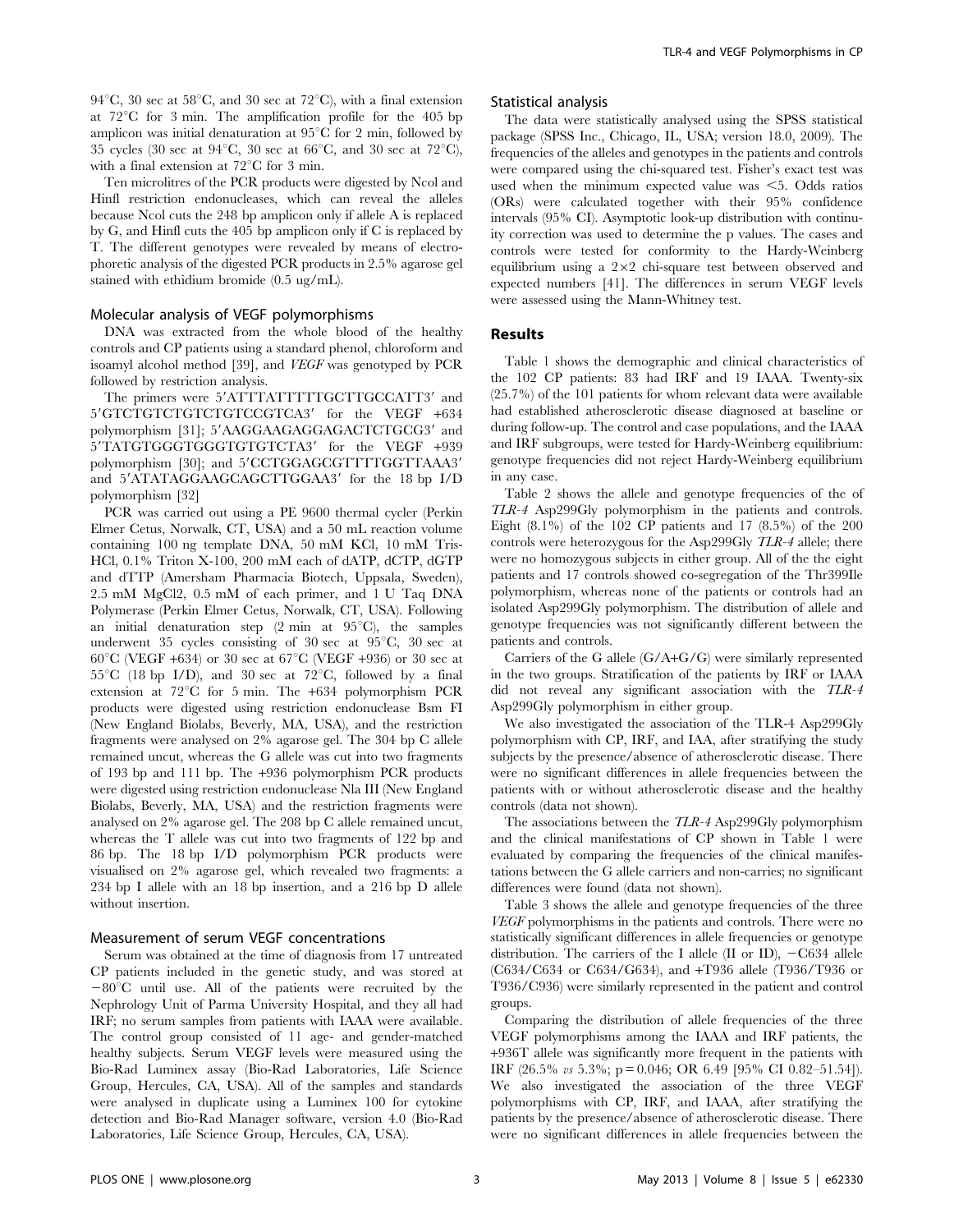Table 1. Demographic and clinical characteristics of the 102 patients with chronic periaortitis\*<sup>&</sup>.

| Mean age at disease onset $\pm$ SD (years)                               | $58 + 12$       |
|--------------------------------------------------------------------------|-----------------|
| Males/females                                                            | 65.7/34.3       |
| Idiopathic retroperitoneal fibrosis                                      | 83/102 (81.4)   |
| Inflammatory abdominal aortic aneurysms                                  | 19/102 (18.6)   |
| Retroperitoneal fibrosis localisation                                    |                 |
| Periaortic-iliac                                                         | 41/102 (40.2)   |
| Periaortic-iliac+pericaval                                               | 53/102 (52.0)   |
| Atypical localisation                                                    | 8/102(7.8)      |
| Thoracic vessel or mediastinal involvement                               | 22/58 (37.9)    |
| Presence of atherosclerotic disease (at diagnosis or during follow-up)** | 26/101 (25.7)   |
| Systemic symptoms and/or signs <sup>8</sup>                              | 76/100 (76.0)   |
| Abdominal/lumbar pain                                                    | 85/101 (84.2)   |
| Constipation                                                             | 29/99 (29.3)    |
| Testicular symptoms                                                      | 39/65 (60.0)    |
| Deep vein thrombosis                                                     | 16/100 (16.0)   |
| Ureteral obstruction                                                     | 77/102 (75.5)   |
| Unilateral                                                               | 28/102 (27.5)   |
| Bilateral                                                                | 50/102 (49.0)   |
| Acute renal failure                                                      | 49/102 (48.0)   |
| Conservative treatment (stents, nephrostomies)                           | 41/102 (40.2)   |
| Surgical ureterolysis                                                    | 28/102 (27.5)   |
| Retroperitoneal biopsy                                                   | 55/101 (54.5)   |
| Associated autoimmune/inflammatory diseases                              | 41/95 (43.2)    |
| Autoimmune thyroiditis                                                   | 20/88 (22.7)    |
| <b>ANA positivity</b>                                                    | 32/97 (33.0)    |
| Other positive autoantibodies                                            | 46/96 (47.9)    |
| Mean duration of follow-up $\pm$ SD (months)                             | $42.5 \pm 38.7$ |
| Mean ESR at diagnosis $\pm$ SD (mm/hour)                                 | $68 + 32$       |
| Mean CRP level at diagnosis $\pm$ SD (mg/L)                              | $41.4 \pm 43.6$ |

\*Values indicate the percentage of patients unless otherwise indicated.

& Some characteristics were not available for all 102 patients.

\*\*Atherosclerotic disease: the presence of coronary artery disease, cerebrovascular disease or peripheral arterial disease.

<sup>§</sup>Fever, anorexia, and weight loss.

ANA = antinuclear antibodies; ESR = erythrocyte sedimentation rate; CRP = C-reactive protein.

doi:10.1371/journal.pone.0062330.t001

Table 2. Alleles, genotypes and carriage rate frequencies (%) of the Toll-like receptor (TLR) 4 polymorphism Asp299Gly in patients with chronic periaortitis and control subjects\*.

|               | Chronic periaortitis (n = 99) | Controls $(n = 200)$ | P     | OR (95% CI)         |
|---------------|-------------------------------|----------------------|-------|---------------------|
| Alleles       |                               |                      |       |                     |
| l G           | 8/198 (4.0)                   | 17/400 (4.3)         | 0.904 | $0.95(0.40 - 2.24)$ |
| A             | 190/198 (96.0)                | 383/400 (95.8)       |       |                     |
| Genotype      |                               |                      |       |                     |
| G/G           | 0/99(0.0)                     | 0/200(0.0)           |       |                     |
| G/A           | 8/99(8.1)                     | 17/200 (8.5)         | 0.902 |                     |
| A/A           | 91/99 (91.9)                  | 183/200 (91.5)       |       |                     |
| Carriage rate |                               |                      |       |                     |
| $G/A+G/G$     | 8/99(8.1)                     | 17/200 (8.5)         | 0.902 | $0.94(0.39 - 2.27)$ |
| A/A           | 91/99 (91.9)                  | 183/200 (91.5)       |       |                     |

\*Values are the number/total number examined (%).  $OR = odds ratio; 95% CI = 95% confidence interval.$ 

doi:10.1371/journal.pone.0062330.t002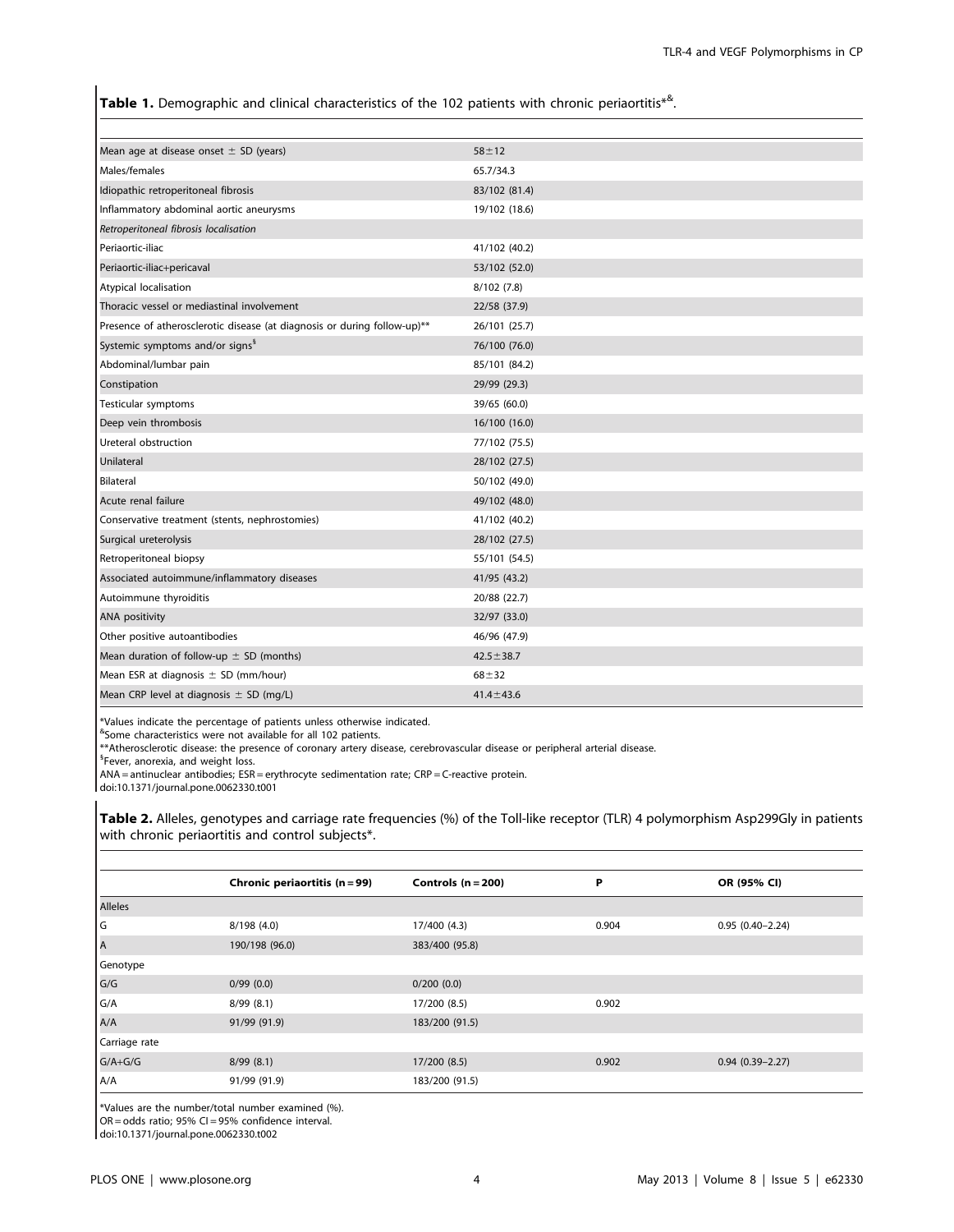Table 3. Alleles, genotypes and carriage rates frequencies (%) of VEGF I/D, 936 C/T, 634 C/G in patients and control subjects\*.

| Variable            | <b>Chronic periaortitis</b><br>$(n = 102)$ | Controls $(n = 200)$ | p     | OR (95% CI)         |
|---------------------|--------------------------------------------|----------------------|-------|---------------------|
| <b>Alleles</b>      |                                            |                      |       |                     |
|                     | 92/204 (45.1)                              | 162/400 (40.5)       | 0.279 | $1.21(0.86 - 1.70)$ |
| D                   | 112/204 (54.9)                             | 238/400 (59.5)       |       |                     |
| T936                | 24/204 (11.8)                              | 40/400 (10.0)        | 0.505 | $1.20(0.70 - 2.05)$ |
| C936                | 180/204 (88.2)                             | 360/400 (90.0)       |       |                     |
| C634                | 83/202 (41.1)                              | 155/400 (38.8)       | 0.579 | $1.10(0.78 - 1.56)$ |
| G634                | 119/202 (58.9)                             | 245/400 (61.3)       |       |                     |
| Genotypes           |                                            |                      |       |                     |
| Ш.                  | 24/102 (23.5)                              | 48/200 (24.0)        |       |                     |
| ID                  | 44/102 (43.1)                              | 66/200 (33.0)        | 0.174 |                     |
| <b>DD</b>           | 34/102 (33.3)                              | 86/200 (43.0)        |       |                     |
| T936/T936           | 1/102(1.0)                                 | 3/200(1.5)           |       |                     |
| T936/C936           | 22/102 (21.6)                              | 34/200 (17.0)        | 0.596 |                     |
| C936/C936           | 79/102 (77.5)                              | 163/200 (81.5)       |       |                     |
| C634/C634           | 12/101 (11.9)                              | 27/200 (13.5)        |       |                     |
| C634/G634           | 59/101 (58.4)                              | 101/200 (50.5)       | 0.425 |                     |
| G634/G634           | 30/101 (29.7)                              | 72/200 (36.0)        |       |                     |
| Carriage rates      |                                            |                      |       |                     |
| $II+ID$             | 68/102 (66.7)                              | 114/200 (57.0)       | 0.104 | $1.51(0.92 - 2.48)$ |
| <b>DD</b>           | 34/102 (33.3)                              | 86/200 (43.0)        |       |                     |
| T936/T936+T936/C936 | 23/102 (22.5)                              | 37/200 (18.5)        | 0.404 | $1.28(0.71 - 2.30)$ |
| C936/C936           | 79/102 (77.5)                              | 163/200 (81.5)       |       |                     |
| C634/C634+C634/G634 | 71/101 (70.3)                              | 128/200 (64.0)       | 0.276 | $1.33(0.79 - 2.23)$ |
| G634/G634           | 30/101 (29.7)                              | 72/200 (36.0)        |       |                     |

\*Values are the number/total number examined (%).

 $OR = odds$  ratio; 95% CI = 95% confidence intervals.

doi:10.1371/journal.pone.0062330.t003

patients with or without atherosclerotic disease and the healthy controls (data not shown).

The associations between the three VEGF polymorphisms and the clinical manifestations of CP as defined in Table 1 were evaluated by comparing the frequencies of the clinical manifestations between the carriers and non-carriers of the I,  $-C634$  and +T936 alleles. The carriers of the I allele (II+ID) were significantly more likely to have ureteral obstruction  $(83.8\% \text{ vs } 58.8\%, \text{p} = 006)$ ; OR 3.63 [95% CI 1.42–9.28]) and to receive conservative treatment (48.5% vs 23.5%, p = 0.015; OR 3.06 [95% CI 1.22– 7.72]). The patients with deep vein thrombosis were more likely to show II allele homozygosity than those without  $(30.4\% \text{ vs } 11.7\%);$ p = 0.031; OR 3.31 [95% CI 1.07–10.21] (Table 4).

Serum VEGF levels tended to be higher in the CP (IRF) patients (median 393 pg/mL, range 26–1398 pg/mL) than in the healthy controls (median 193 pg/mL, range 89–254 pg/mL), but this difference was not statistically significant  $(P = 0.081)$  (Fig. 1).

Serum VEGF levels tended to be higher in the patients with the wild-type +936 C/C genotype (median 454 pg/mL, range 44– 1398 pg/mL) than in those with the C/T genotype (median 194 pg/mL, range  $26-363$  pg/mL,  $p = 0.157$ ), and were significantly higher than the levels in the healthy controls  $(p = 0.037)$ , which were similar to those observed in the patients with the C/T genotype  $(p = 0.948)$ .

# Discussion

We investigated whether polymorphisms of the TLR-4 and VEGF genes might be linked to susceptibility to, and the clinical manifestations of CP. TLRs play a role in many diseases, including those considered to be autoimmune in nature [10,11]. In particular, the inappropriate activation of TLR pathways by endogenous or exogenous ligands may lead to the initiation and/ or perpetuation of autoimmune responses [10,11].

There is evidence that CP originates as a primary aortitis leading to a fibro-inflammatory reaction in the adjacent periaortic retroperitoneum. Histopathological findings demonstrate that most of the thickening of the aortic wall in CP patients is due to an enlargement of the adventitia caused by a marked inflammatory reaction. Nodular aggregates of inflammatory cells are usually centred around the adventitial vasa vasorum, which may show signs of vasculitis with fibrinoid necrosis [7]. Similarly, a subset of patients with giant cell arteritis (GCA) are characterised by perivasculitis, with the inflammation being restricted to the vasa vasorum, the periadventitial small vessels, or both [42]. Deng et al. [12] have elegantly demonstrated that the ligands of TLR4 can induce the activation and maturation of adventitial DCs in GCA patients, and that this initiates the cascade of events that leads to the recruitment and activation of T cells in the arterial adventitia and subsequent vessel wall inflammation. The same authors also showed that TLR4 and TLR5 induce distinct types of vasculitis in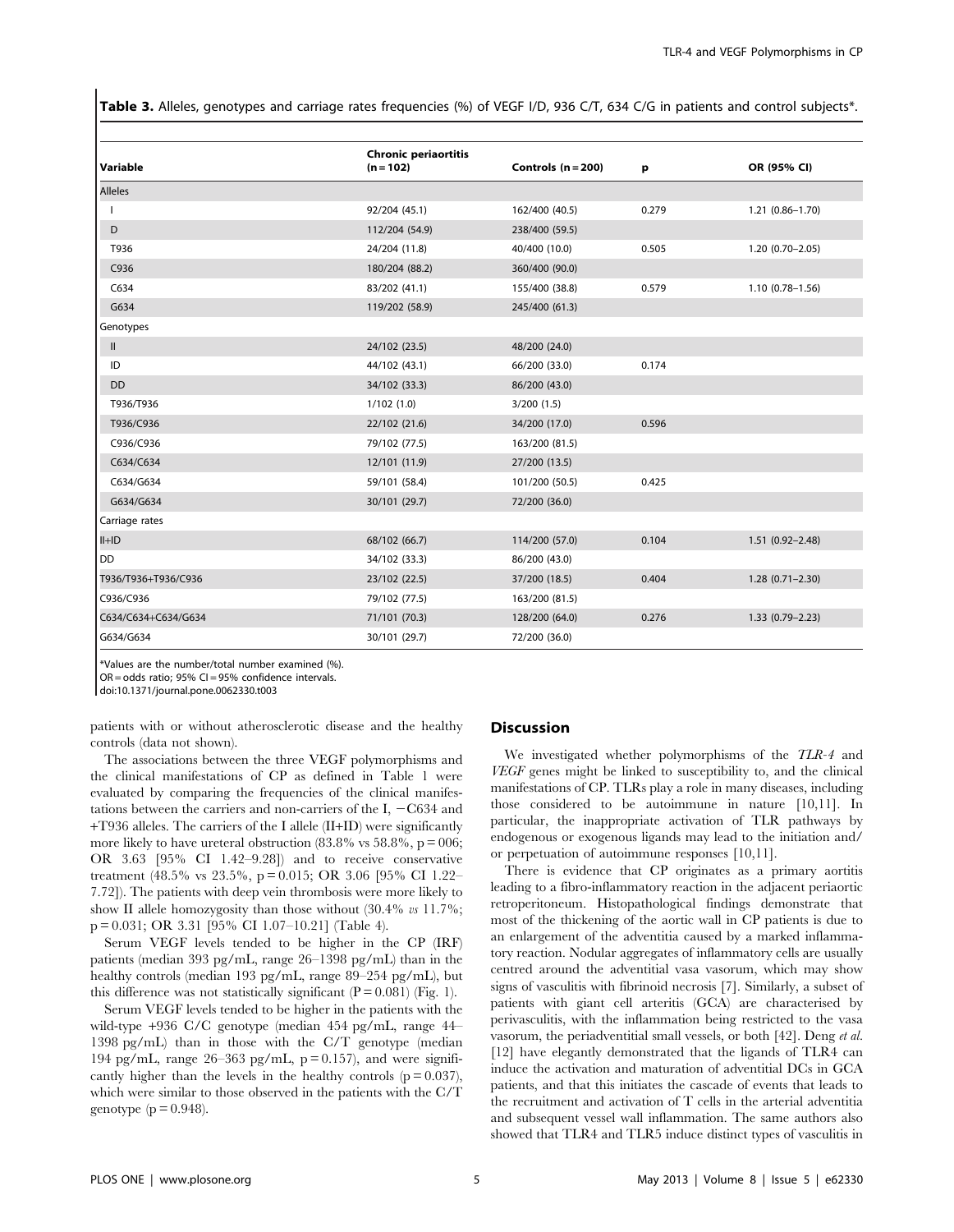Table 4. Carriage rate frequencies (%) of VEGF 936 C/T in patients with \*IRF and \*\*IAAA, and VEGF I/D in patients with/without ureteral obstruction, conservative treatment, and deep vein thrombosis<sup>&</sup>.

| <b>Variables</b>                | 936 TC+936 TT | 936 CC    | P values | OR (95% CI)       |
|---------------------------------|---------------|-----------|----------|-------------------|
| <b>IRF</b>                      | 22(26.5)      | 61(73.5)  | 0.046    | 6.49 [0.82-51.54] |
| <b>IAAA</b>                     | 1(5.3)        | 18 (94.7) |          |                   |
|                                 | $II+ID$       | <b>DD</b> |          |                   |
| Ureteral obstruction            | 57 (83.8)     | 20(58.8)  | 0.006    | 3.63 [1.42-9.28]  |
| Absence of ureteral obstruction | 11(16.2)      | 14(41.2)  |          |                   |
|                                 | $II+ID$       | <b>DD</b> |          |                   |
| Conservative treatment          | 33 (48.5)     | 8(23.5)   | 0.015    | 3.06 [1.22-7.72]  |
| No conservative treatment       | 35 (51.5)     | 26(76.5)  |          |                   |
|                                 | $\mathbf{II}$ | $DD+ID$   |          |                   |
| Deep vein thrombosis            | 7(30.4)       | 9(11.7)   | 0.031    | 3.31 [1.07-10.21] |
| Absence of deep vein thrombosis | 16(69.6)      | 68 (88.3) |          |                   |

\*Idiopathic retroperitoneal fibrosis (IRF);

\*\*inflammatory abdominal aortic aneurysms (IAAA);

& Values are the number/total number examined (%).

OR = odds ratio; 95% CI = 95% confidence intervals.

doi:10.1371/journal.pone.0062330.t004

GCA patients, with TLR4 ligands causing transmural panarteritis and TLR5 ligands promoting adventitial perivasculitis [12]. It can also be postulated that TLR4 or TLR5 may also play a key role in CP. In particular, the inappropriate activation of TLR by atherosclerotic plaque antigens or other endogenous or exogenous ligands may activate DCs and trigger the marked adventitial inflammatory reaction typical of CP.

In 2002, Arbour et al. [14] described two co-segregating polymorphisms of the human TLR4 gene, Asp299Gly and Thr399Ile. These two SNPs are characterised by an A/G transition causing an aspartic acid/glycine substitution at amino acid location Asp299Gly (rs4986790), and a C/T transition causing a threonine/isoleucine switch at amino acid location Thr399Ile (rs4986791). Both polymorphisms occur with an allelic frequency of approximately 3–6% in Caucasians [18]. The allelic frequency in our control population (4.3%) was similar to that reported in a previous Italian study (7.2%) [43]. Furthermore, and in line with the very rare occurrence of homozygous mutations, we found no homozygous patients or controls.

Arbour et al. [14] were the first to investigate the functional consequence of TLR4 polymorphisms, and found that subjects with the Asp299Gly and/or Thr399Ile polymorphism had a



Figure 1. Serum VEGF levels in 17 patients with chronic periaortitis (CP) and 11 age- and gender-matched healthy controls (HC). VEGF tended to be higher in the CP group, but the difference was not statistically significant ( $p = 0.081$ ). doi:10.1371/journal.pone.0062330.g001

blunted response to inhaled LPS. Furthermore, in comparison with wild-type TLR4, transfected cells with TLR4 polymorphisms showed decreased NF-kB activity leading to reduced cytokine production.

Since their identification, a series of studies have examined the impact of these polymorphisms on the incidence and course of inflammatory disorders, including vasculitides, with conflicting results [15–27]. The first Spanish study showed that the frequency of the TLR4 +896 G allele was significantly higher in patients with biopsy-proven GCA than in controls [23], whereas a second Spanish study [24] and an Italian [22] study did not confirm this association. In an attempt to provide a more definitive conclusion, a cumulative meta-analysis of the association of the TLR4 +896 A/G polymorphism with GCA susceptibility was made (which included these three studies), and failed to find any association [25].

Ours is the first study to examine TLR4 polymorphisms in CP patients. Our findings in a large and ethnically homogeneous Italian cohort indicate that these polymorphisms are not associated with CP susceptibility or its clinical manifestations, which suggests that they do not play an important role in the pathogenesis of CP.

Because of its angiogenic and pro-inflammatory activities, VEGF may play a role in the inflammatory process involving the aortic vasa vasorum and periaortic retroperitoneal vessels that leads to the development of CP. It is capable of upregulating endothelial adhesion molecules and chemokine expression, and Ramshaw and Parums [29] have shown that the expression of intercellular adhesion molecule-1 (ICAM-1) and vascular cell adhesion molecule-1 (VCAM-1) closely correlate with the adventitial mononuclear infiltrate in CP patients. Mangieri et al. [44] have recently observed that serum levels of eotaxin/chemokine (C-C motif) ligand 11 (CCL11) are significantly higher in CP patients than in healthy controls, and that it is also highly expressed by mononuclear cells in the inflammatory infiltrate of retroperitoneal biopsies obtained from CP patients. Similarly, Boiardi et al. [5] found that the CCR5  $\Delta$ 32 polymorphism was associated with an increased risk of developing the aneurysmal form of CP, particularly in patients without established atherosclerotic disease All of these data suggest that adhesion molecules, chemokines,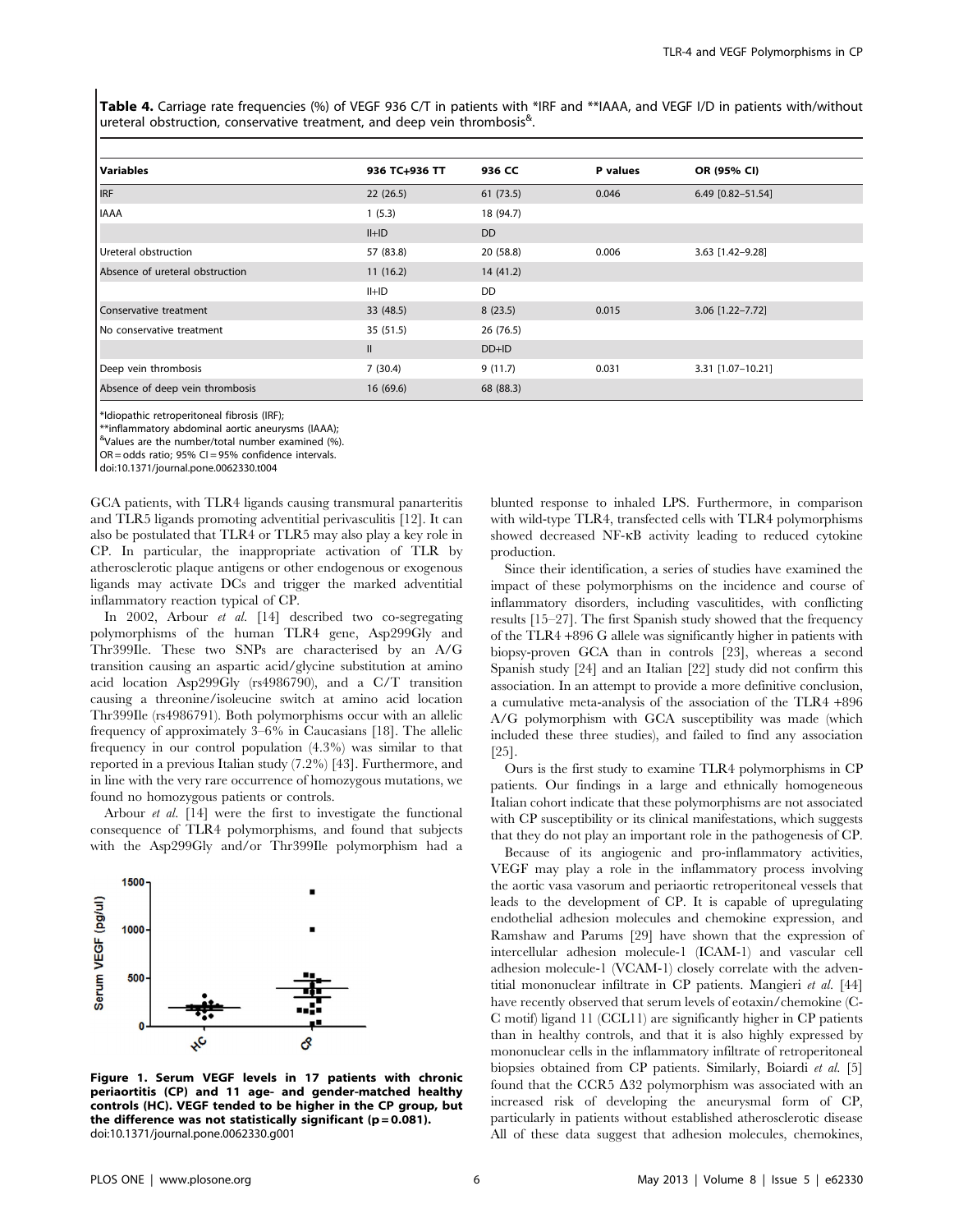may play a key role in the initiation and progression of the chronic inflammatory response associated with CP.

VEGF production may be partially subject to genetic control [30–32]. All of the three VEGF polymorphisms evaluated in our study have been linked to variations in plasma VEGF levels and VEGF production by mononuclear cells [30–32]. Brenner et al. showed that plasma VEGF levels were significantly lower in healthy carriers of the 936T allele that in non-carriers [30], and we found similar results in our patients with IRF. The serum levels of VEGF were higher in the IRF patients with the CC genotype than in those with the C/T genotype or healthy controls, but were similar in the healthy controls and the patients with the C/T genotype. There was no association between the three polymorphisms and CP, but the +936T allele was significantly more frequent in patients with IRF than in those with IAAA. The functional relevance of this association is still unclear; we measured VEGF levels in IRF patients and healthy controls (no serum samples were available from IAAA patients), and found no significant difference between them. However, as the small number of patients might have limited our ability to detect a difference, larger studies are needed to address this issue. VEGF may be relevant to the pathogenesis of both aneurysmal and nonaneurysmal forms of CP because of its potential pro-fibrotic effects [45,46] and its over-expression in human abdominal aortic aneurysms [47].

We found that carriers of the I allele (II+ID) were more susceptible to the development of ureteral obstruction and more likely to receive conservative treatment (i.e. stent placement). Ureteral obstruction is the most frequent complication of CP, and involves both ureters in 50–80% of cases [48–50].

The I/D polymorphism seems to be functionally relevant. We have shown that LPS-stimulated VEGF production by peripheral blood mononuclear cells was higher in II homozygotes than in DD homozygotes [33,34]. By facilitating retroperitoneal mass growth

#### References

- 1. Vaglio A, Pipitone N, Salvarani C (2011) Chronic periaortitis: a large-vessel vasculitis? Curr Opin Rheumatol. 23: 1–6.
- 2. Vaglio A, Corradi D, Manenti L, Ferretti S, Garini G, et al. (2003) Evidence of autoimmunity in chronic periaortitis: a prospective study. Am J Med 114: 454– 462.
- 3. Armigliato M, Paolini R, Bianchini E, Monesi G, Zamboni S, et al. (2002) Hashimoto's thyroiditis and Graves' disease associated with retroperitoneal fibrosis. Thyroid 12: 829–831.
- 4. Martorana D, Vaglio A, Greco P, Zanetti A, Moroni G, et al. (2006) Chronic periaortitis and HLADRB103: another clue to an autoimmune origin. Arthritis Rheum 55:126–130.
- 5. Boiardi L, Vaglio A, Nicoli D, Farnetti E, Palmisano A, et al. (2011) CC chemokine receptor 5 polymorphism in chronic periaortitis. Rheumatology (Oxford) 50: 1025–1032.
- 6. Walker DI, Bloor K, Williams G, Gillie I (1972) Inflammatory aneurysms of the abdominal aorta. Br J Surg 59: 609–614.
- 7. Corradi D, Maestri R, Palmisano A, Bosio S, Greco P, et al. (2007) Idiopathic retroperitoneal fibrosis: clinic pathologic features and differential diagnosis. Kidney Int 72: 742–753.
- 8. Ramshaw AL, Parums DV (1990) Immunohistochemical characterization of inflammatory cells associated with advanced atherosclerosis. Histopathology 17: 543–552.
- 9. Ramshaw AL, Roskell DE, Parums DV (1994) Cytokine gene expression in aortic adventitial inflammation associated with advanced atherosclerosis (chronic periaortitis). J Clin Pathol 47: 721–727.
- 10. Lee KM, Seong SY (2009) Partial role of TLR4 as a receptor responding to damage-associated molecular pattern. Immunol Lett 125: 31–39.
- 11. Mills KH (2011) TLR-dependent T cell activation in autoimmunity. Nat Rev Immunol. 11: 807–822.
- 12. Deng J, Ma-Krupa W, Gewirtz AT, Younge BR, Goronzy JJ, Weyand CM (2009) Toll-like receptors 4 and 5 induce distinct types of vasculitis. Circ Res 104: 488–495.
- 13. Salvarani C, Calamia KT, Matteson EL, Hunder GG, Pipitone N, et al. (2011) Vasculitis of the gastrointestinal tract in chronic periaortitis. Medicine (Baltimore) 90: 28–39.

and the fibrotic process, the angiogenic and pro-inflammatory properties of VEGF may be responsible for this association [45,46]. A genetic variation in VEGF production may therefore influence susceptibility to ureteral obstruction and the need for stent placement. Interestingly, a number of studies have shown associations between the same VEGF polymorphisms encoding higher VEGF production and end-stage renal disease [51] and acute renal allograft rejection [52].

We also found that deep vein thrombosis was significantly more frequent in the II homozygous patients. It is not entirely clear why increased VEGF production may increase the risk of thrombosis. CP-related thrombosis can be due to the compression of adjacent veins by the retroperitoneal mass [50], and so higher levels of VEGF production may increase the risk of thrombosis by favouring retroperitoneal mass growth. Alternatively, higher VEGF levels could facilitate the development of thrombosis by activating endothelial cells and promoting the adhesion and activation of platelets [53]. In this regard, it is worth noting that high serum VEGF levels have been found in patients with polycythemia vera and thrombotic complications [54]. These hypotheses are not mutually exclusive.

The results of this study should be interpreted very cautiously because the small sample sizes after sub-grouping can easily induce a type 1 error. Further studies are required to replicate our findings in other populations and clarify the role of VEGF in the inflammatory events leading to vascular injury or thrombosis in patients with CP.

# Author Contributions

Conceived and designed the experiments: CS NP AV GM SL DM AP. Performed the experiments: FB LB DN EF CB. Analyzed the data: FA LB CS. Contributed reagents/materials/analysis tools: FB. Wrote the paper: FA LB CS NP AV . Read and approved the final manuscript: FA LB AV DN EF AP NP DM GM SL FB CB CS.

- 14. Arbour NC, Lorenz E, Schutte BC, Zabner J, Kline JN, et al. (2000) DA.TLR4 mutations are associated with endotoxin hyporesponsiveness in humans. Nat Genet 25: 187–191.
- 15. Adam R, Sturrock RD, Gracie JA (2006) TLR4 mutations (Asp299Gly and Thr399Ile) are not associated with ankylosing spondylitis. Ann Rheum Dis 65: 1099–1101.
- 16. Pointon JJ, Chapman K, Harvey D, Sims AM, Bradbury L, et al. (2008) Toll-like receptor 4 and CD14 polymorphisms in ankylosing spondylitis: evidence of a weak association in Finns. J Rheumatol 35: 1609–1612.
- 17. Sanchez E, Orozco G, Lopez-Nevot MA, Jimenez-Alonso J, Martin J (2004) Polymorphisms of toll-like receptor 2 and 4 genes in rheumatoid arthritis and systemic lupus erythematosus. Tissue Antigens 63: 54–57.
- 18. Hong J, Leung E, Fraser AG, Merriman TR, Vishnu P, et al. (2007) TLR2, TLR4 and TLR9 polymorphisms and Crohn's disease in a New Zealand Caucasian cohort. J Gastroenterol Hepatol 22: 1760–1766.
- 19. Shen X, Shi R, Zhang H, Li K, Zhao Y, Zhang R (2010) The Toll-like receptor 4 D299G and T399I polymorphisms are associated with Crohn's disease and ulcerative colitis: a meta-analysis. Digestion 81: 69–77.
- 20. Pabst S, Baumgarten G, Stremmel A, Lennarz M, Knüfermann P, et al. (2006) Toll-like receptor (TLR) 4 polymorphisms are associated with a chronic course of sarcoidosis. Clin Exp Immunol 143: 420–426.
- 21. Boiardi L, Atzeni F, Casali B, Farnetti E, Nicoli D, et al. (2009) Toll-like receptor 4 (TLR4) gene polymorphisms in Italian patients with Behçet's disease. Clin Exp Rheumatol 27 (Suppl. 53): S43–S47.
- 22. Boiardi L, Casali B, Farnetti E, Pipitone N, Nicoli D, et al. (2009) Toll-like receptor 4 (TLR4) gene polymorphisms in giant cell arteritis. Clin Exp Rheumatol 27 (Suppl. 52): S40–S44.
- 23. Palomino-Morales R, Torres O, Vazquez-Rodriguez TR, Morado IC, Castan˜eda S, et al. (2009) Association between toll-like receptor 4 gene polymorphism and biopsy-proven giant cell arteritis. J Rheumatol 36:1501– 1506.
- 24. Alvarez-Rodriguez L, Lopez-Hoyos M, Beares I, Lopez-Hoyos M, Beares I, et al. (2011) Lack of association between Toll-like receptor 4 gene polymorphisms and giant cell arteritis. Rheumatology (Oxford) 50: 1562–1568.